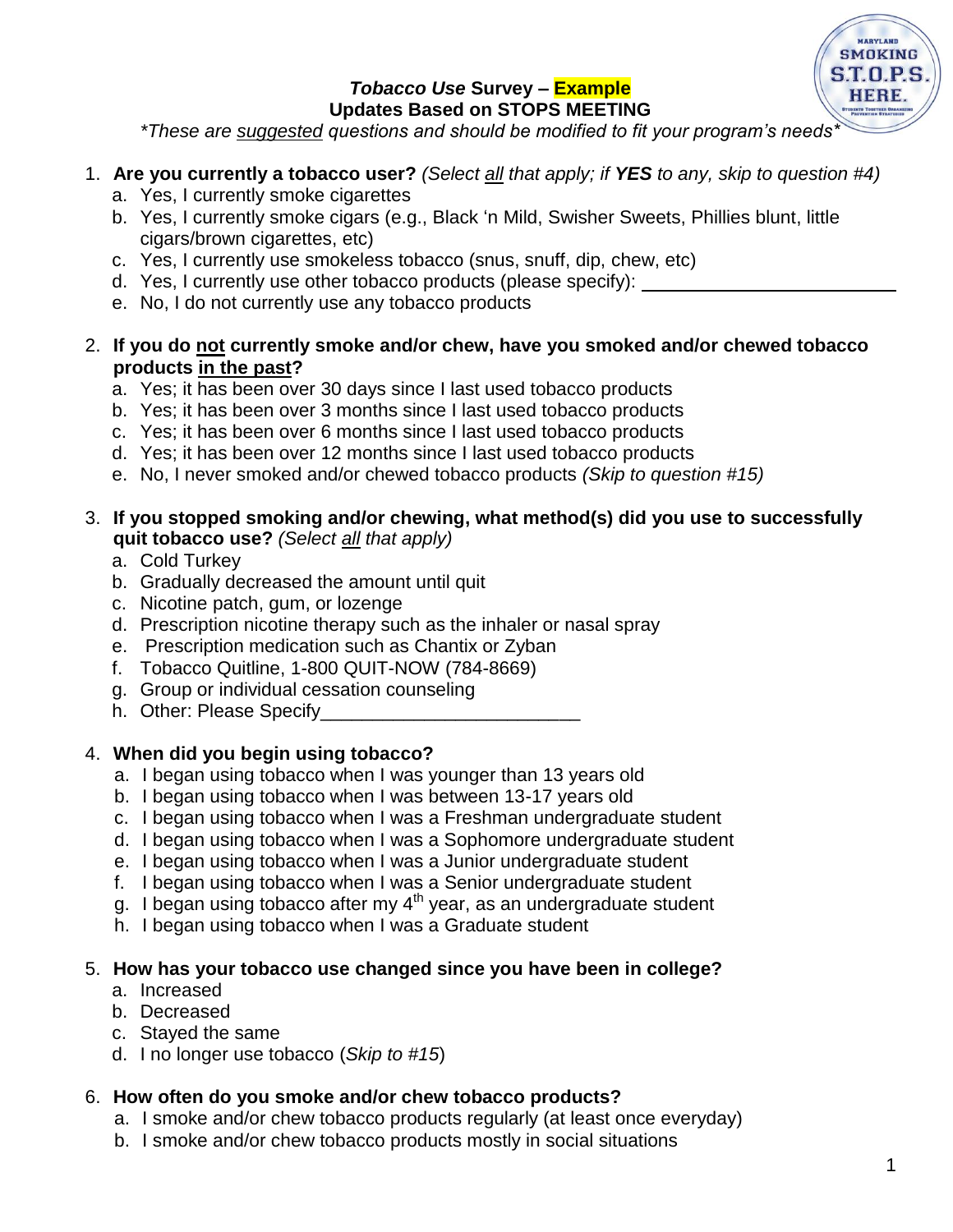c. I smoke and/or chew tobacco products occasionally (less than once a day)

# 7. **On how many of the past 30 days did you use tobacco?**

- a. 0
- b. 1-5
- c. 6-10
- d. 11-15
- e. 16-20
- f. 21-29
- g. Everyday

# 8. **In what situations do you smoke and/or chew tobacco products?** *(Select all that apply)*

- a. When I first wake up
- b. When I"m stressed out
- c. When with friends/during social situations
- d. When drinking alcohol
- e. After meals/with coffee
- f. When I realize I haven"t smoked/chewed for a while
- g. When with my significant other or close friend who is smoking/chewing
- h. When I"m bored
- i. When I need a "pick me up"
- j. While driving
- k. While studying
- l. Before going to bed
- m. Other:

# 9. **When do you have your first cigarette/cigar/chew of the day?**

- a. Within 30 minutes of waking up
- b. Within one hour of waking up
- c. After being awake for over an hour

#### 10.**Are you** *planning* **to quit using tobacco in the near future?**

- a. No
- b. Yes, within the next 30 days
- c. Yes, within the next 6 months
- d. Yes, within the next year
- e. Yes, when I graduate *(if graduation is more than a year from now)*

# 11.**Have you ever** *tried* **to quit using tobacco?**

- a. Yes, within the last 30 days
- b. Yes, within the last 6 months
- c. Yes, within the last year
- d. No, I have never tried to quit (skip to question #14)

#### 12.**How many times in the past year have you tried to stop using tobacco?**

- a. 1 time
- b. 2 times
- c. 3 times
- d. 4 times
- e. 5 or more times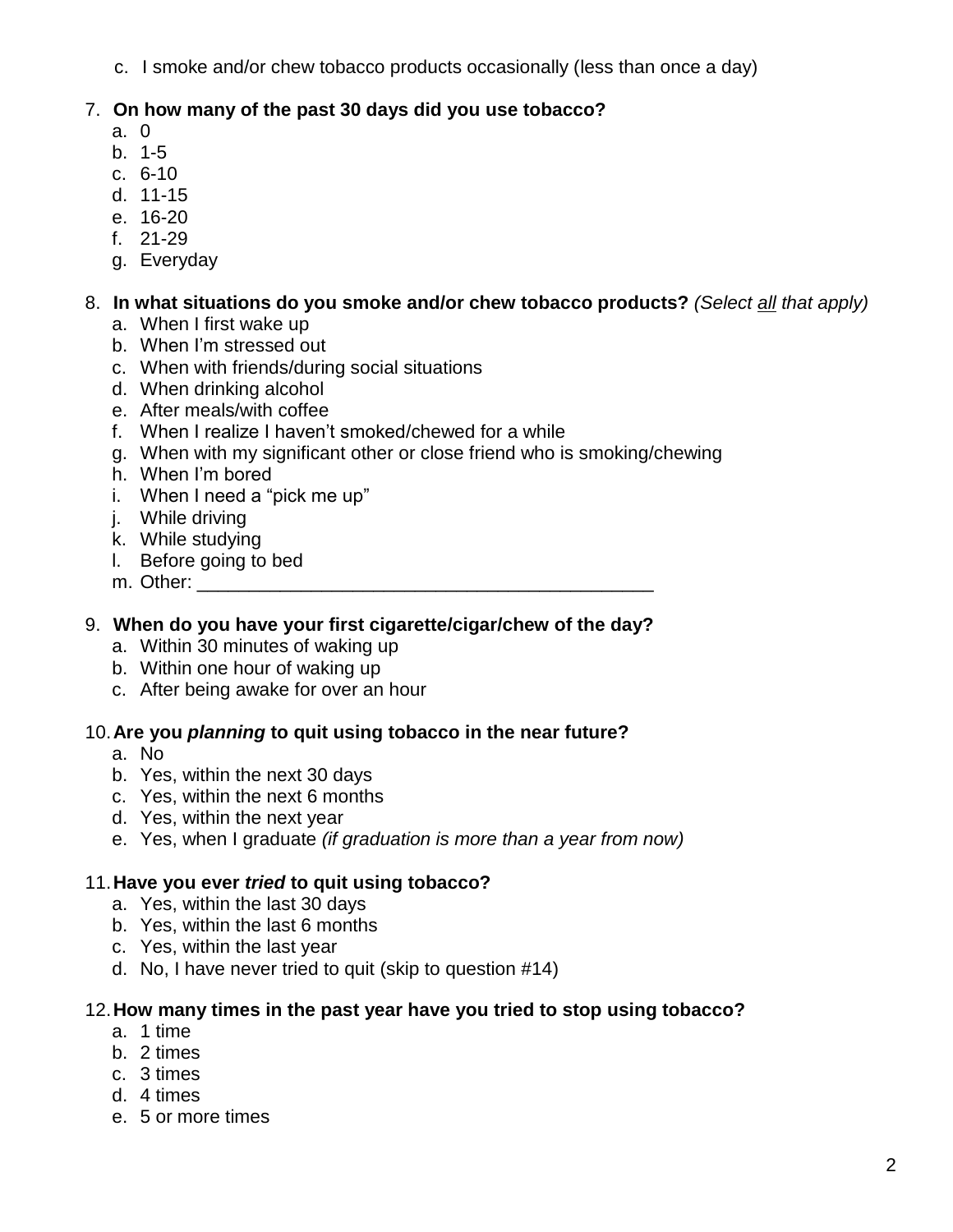# 13.**What method(s) did you use to** *try* **to stop using tobacco?** *(Select all that apply)*

- a. Cold turkey
- b. Nicotine patch, gum, or lozenge
- c. Gradually decreased the amount until quit
- d. Prescription nicotine replacement therapy such as nasal spray or inhaler
- e. Prescription medication such as *Chantix* or *Zyban*
- f. Tobacco Quitline, 1-800 QUIT-NOW (784-8669)
- g. Group or individual cessation counseling
- h. Other. Please specify:

### 14.**Do you ever tell yourself you can stop using tobacco whenever you want to?**

- a. Yes
- b. No

### 15.**Do you think that using tobacco is physically addictive?**

- a. Yes
- b. No
- 16.**Do you think a cessation program using modern technology such as text messaging or podcasting would be useful in supporting tobacco users attempting to quit?**
	- a. Yes
	- b. No

# 17.**Do you think that secondhand smoke is harmful to the health of nonsmokers?**

- a. Yes
- b. No

# 18.**What is the current tobacco use/smoking policy on your campus?**

- a. Tobacco *smoking* is prohibited everywhere on campus
- b. Tobacco *use* of any variety is prohibited everywhere on campus
- c. Tobacco use/smoking is restricted to designated smoking areas only
- d. Tobacco use/smoking is restricted to a specific distance from all building and dorm entrances
- e. Tobacco use/smoking is allowed anywhere outdoors, except on outdoor sports fields and stadium stands
- f. Tobacco use/smoking is allowed anywhere on campus outdoors
- g. There is no tobacco use policy on my campus
- h. I don"t know (*Skip to question #20*)

# 19.**Do you feel that tobacco users adhere to the campus tobacco use policy?**

- a. Yes, at all time
- b. Yes, but only some of the time
- c. No, I feel that tobacco users do not follow the policy

# 20.**What campus tobacco control policies would you/do you support?**

- a. Tobacco *smoking* prohibited everywhere on campus
- b. Tobacco *use* of any variety is prohibited everywhere on campus
- c. Tobacco use/smoking restricted to designated smoking areas only
- d. Tobacco use/smoking restricted to a specific distance from all building and dorm entrances
- e. Tobacco use/smoking allowed anywhere outdoors, except on outdoor sports fields and stadium stands